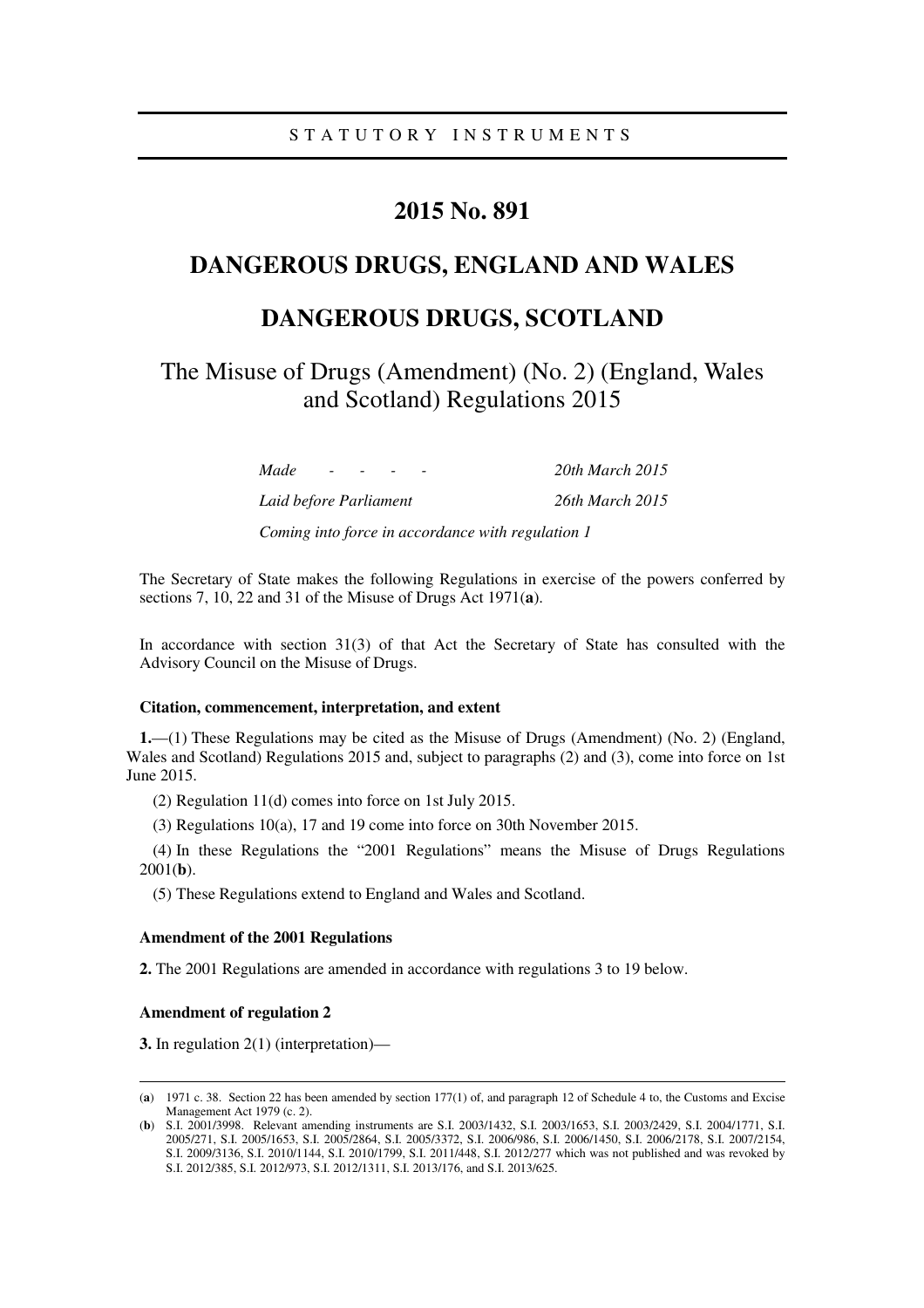- (a) in the definition of "health prescription", for "a doctor or a dentist" substitute "a doctor, a dentist, a nurse independent prescriber, a pharmacist independent prescriber or a supplementary prescriber";
- (b) after the definition of "operating department practitioner" insert—

""organisation providing ambulance services" means one of the following health service organisations—

- (a) an NHS trust or NHS foundation trust established under the National Health Service Act 2006 which has a function of providing ambulance services;
- (b) an NHS trust established under the National Health Service (Wales) Act 2006(**a**) which has a function of providing ambulance services;
- (c) the Scottish Ambulance Board;" and
- (c) after the definition of "prescription" insert—

""prison" has the same meaning as in section 4(9) of the Regulation of Investigatory Powers Act 2000(**b**);".

#### **Amendment of regulation 6**

**4.** In regulation 6 (general authority to supply and possess)—

- (a) in paragraph (2) after "pharmacist independent prescriber," insert "a physiotherapist independent prescriber, a chiropodist independent prescriber,";
- (b) after paragraph (7) insert—

"(8) Notwithstanding the provisions of section  $4(1)(b)$  of the Act, a person lawfully conducting a retail pharmacy business may supply or offer to supply medicines containing phenobarbital or phenobarbital sodium provided that the medicine is supplied (or in the case of an offer to supply would be supplied) in accordance with conditions A to E of regulation 224 or 225 of the Human Medicines Regulations 2012(**c**)".

#### **New regulation 6C**

**5.** After regulation 6B (Authority for Nurse Independent Prescribers and Pharmacist Independent Prescribers to prescribe) insert—

## **"Authority for Physiotherapist Independent Prescribers and Chiropodist Independent Prescribers to prescribe**

**6C.**—(1) A registered physiotherapist independent prescriber may prescribe any of the following controlled drugs for the treatment of organic disease or injury provided that the controlled drug is prescribed to be administered by the specified method—

- (a) Diazepam by oral administration
- (b) Dihydrocodeine by oral administration
- (c) Fentanyl by transdermal administration
- (d) Lorazepam by oral administration
- (e) Morphine by oral administration or by injection
- (f) Oxycodone by oral administration
- (g) Temazepam by oral administration.

<u>.</u>

<sup>(</sup>**a**) 2006 c. 41

<sup>(</sup>**b**) 2000 c. 23. Amendments have been made to section 4 but none is relevant.

<sup>(</sup>**c**) S.I. 2002/1916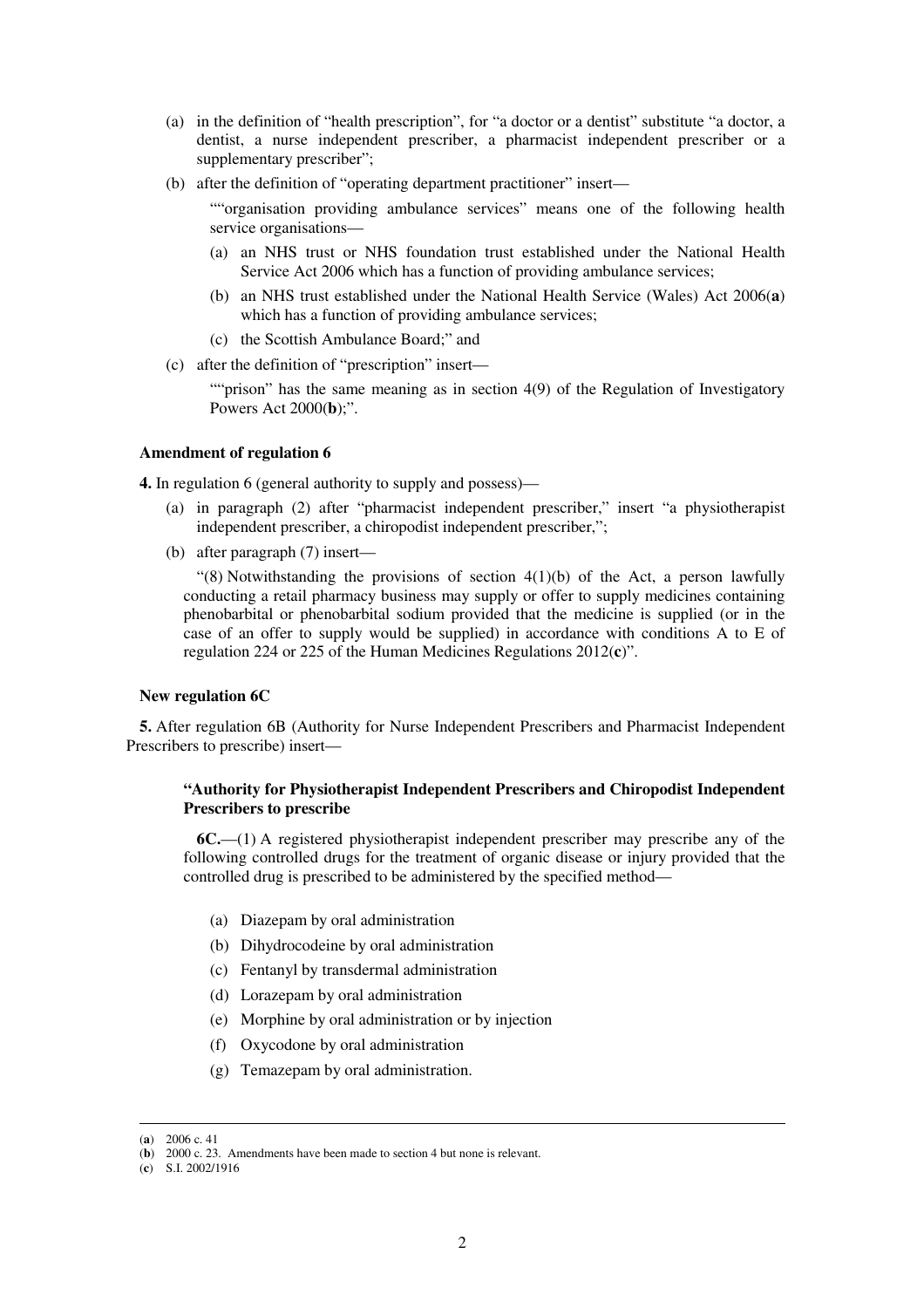(2) A registered chiropodist independent prescriber may prescribe any of the following controlled drugs for the treatment of organic disease or injury provided that the controlled drug is prescribed to be administered by the specified method—

- (a) Diazepam by oral administration
- (b) Dihydrocodeine by oral administration
- (c) Lorazepam by oral administration
- (d) Temazepam by oral administration.".

#### **Amendment of regulation 7**

**6.** After regulation 7(7) insert—

"(8) Notwithstanding the provisions of paragraph (3), a registered physiotherapist independent prescriber or registered chiropodist independent prescriber may administer to a patient without the directions of a doctor or a dentist, any controlled drug which such registered physiotherapist independent prescriber or registered chiropodist independent prescriber respectively may prescribe under regulation 6C provided it is administered for a purpose for which it may be prescribed under that regulation and by the method by which it was prescribed to be administered.

(9) Notwithstanding the provisions of paragraph (3), any person may administer to a patient, in accordance with the specific instructions of a registered physiotherapist independent prescriber or registered chiropodist independent prescriber, any controlled drug which such registered physiotherapist independent prescriber or registered chiropodist independent prescriber may prescribe under regulation 6C, provided it is administered for a purpose for which it may be prescribed under that regulation and by the method by which it was prescribed to be administered.".

#### **Amendment of regulation 8**

**7.** In regulation 8 (production and supply of drugs in Schedules 2 and 5)—

- (a) after paragraph (2)(d) insert
	- "(da) the person in charge or acting person in charge of an organisation providing ambulance services";
- (b) for paragraph (2)(e) substitute—
	- "(e) in the case of such a drug supplied to her by a person responsible for the dispensing and supply of medicines at a hospital, care home or prison, the senior registered nurse, acting senior registered nurse, or registered midwife, for the time being in charge of a ward, theatre or other department in the hospital, care home or prison.";
- (c) in the second paragraph (2)(i) for "a hospital" substitute "a hospital, organisation providing ambulance services";
- (d) in paragraph (2)(ii) for "senior registered nurse or acting senior registered nurse" substitute "senior registered nurse, acting senior registered nurse or registered midwife";
- (e) after paragraph (2)(iii) insert—
	- "(iv) the person in charge or acting person in charge of an organisation providing ambulance services to supply any drugs other than directly to employees of the organisation for the immediate treatment of sick or injured persons.";
- (f) for paragraph  $(8)(b)$  substitute—
	- "(b) a registered nurse or a person specified in Schedule 8 may, when acting in their capacity as such, supply or offer to supply, under and in accordance with the terms of a patient group direction, any drug specified in Schedule 5 or ketamine to any person who may lawfully have that drug in his possession, except that this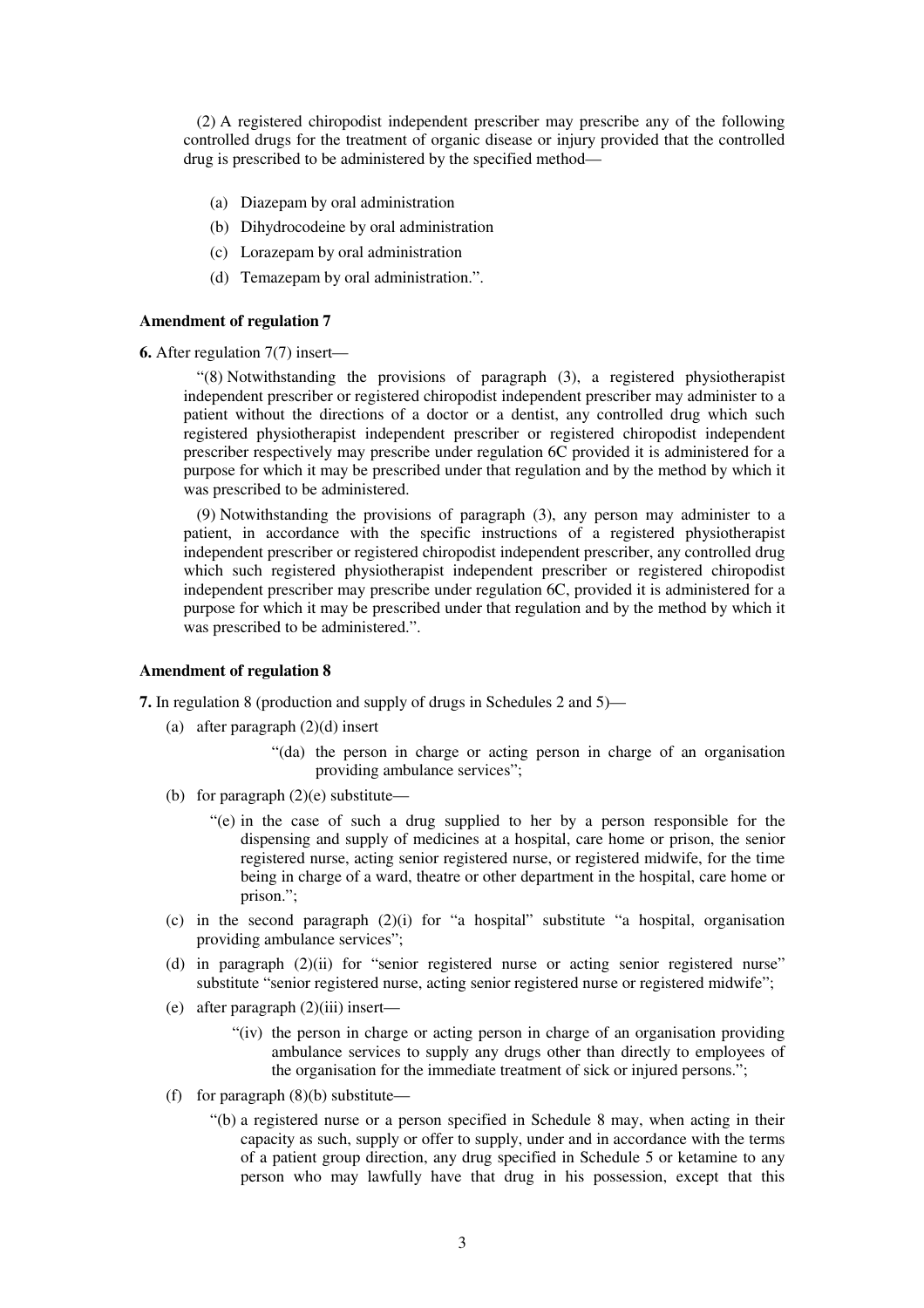paragraph shall not have effect in the case of ketamine or any preparation of ketamine which is designed for administration by injection and which is to be used for the purpose of treating a person who is addicted to a drug;"; and

(g) after paragraph (8)(b) insert—

" $(9)$  For the purposes of paragraph  $(8)(b)$  above, a person shall be regarded as being addicted to a drug if, and only if, he has as a result of repeated administration become so dependent upon the drug that he has an overpowering desire for the administration of it to be continued.".

#### **Amendment of regulation 9**

**8.** In regulation 9 (production and supply of drugs in Schedules 3 and 4)—

- (a) in paragraph (3)(b) for "a hospital" substitute "a hospital, organisation providing ambulance services";
- (b) for paragraph  $(3)(c)$  substitute—
	- "(c) in the case of such a drug supplied to her by a person responsible for the dispensing and supply of medicines at that hospital, care home or prison, the senior registered nurse, acting senior registered nurse or registered midwife, for the time being in charge of a ward, theatre or other department in the hospital, care home or prison.";
- (c) in paragraph (3)(i) for "a hospital" substitute "a hospital, organisation providing ambulance services";
- (d) in paragraph (3)(ii) for "senior registered nurse or acting senior registered nurse" substitute " senior registered nurse, acting senior registered nurse or registered midwife"; and
- (e) after paragraph (3)(iii) insert—
	- "(iv) the person in charge or acting person in charge of an organisation providing ambulance services to supply any drugs other than directly to employees of the organisation for the immediate treatment of sick or injured persons.".

#### **Amendment of regulation 11**

**9.** In regulation 11 (exemption for midwives)—

- (a) in paragraph (1)(b) after "administer" insert "or supply"; and
- (b) in paragraph (3) in the definition of "midwife's supply order" for "obtaining the drug," substitute "obtaining the drug, the name of the person to whom it is to be administered or supplied,".

## **Amendment of regulation 14**

**10.** In regulation 14 (documents to be obtained by supplier of controlled drugs)—

- (a) after paragraph  $(2)(a)(iv)$  insert—
	- "(v) is in the form approved by the Secretary of State, the Welsh Ministers or the Scottish Ministers, for the purposes of requisitioning Schedule 2 and 3 controlled drugs;";
- (b) in paragraph (4)(b) for "a hospital" substitute "a hospital, organisation providing ambulance services";
- (c) after paragraph (4)(i) insert—
	- "(j) a person who holds a certificate of proficiency in ambulance paramedic skills issued by, or with the approval of, the Secretary of State, or a person who is a registered paramedic";
- (d) for paragraph  $(5)(a)$  substitute—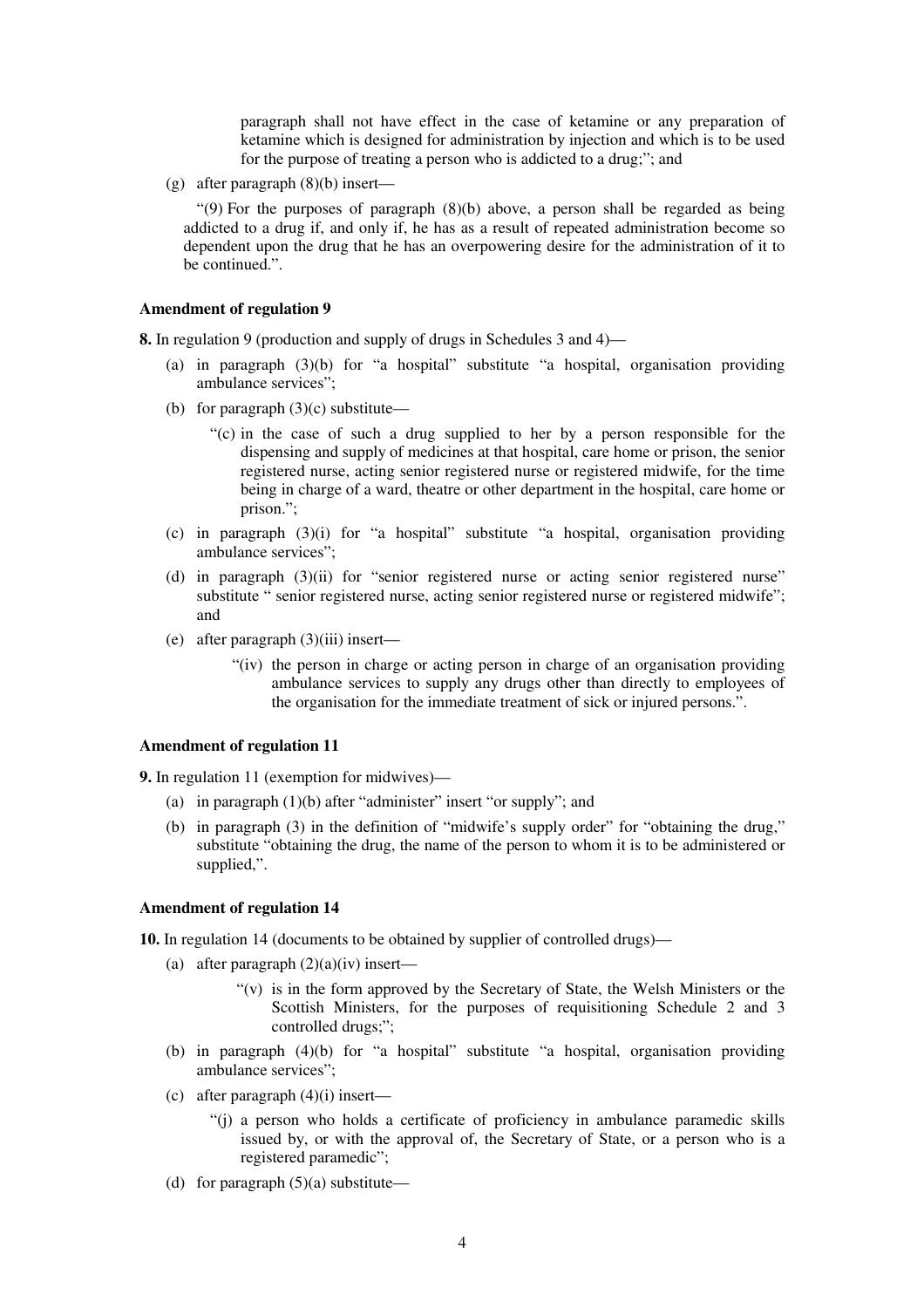- "(a) where furnished by the person in charge or acting person in charge of a hospital, organisation providing ambulance services or care home, be signed by a doctor or dentist employed or engaged in that hospital, organisation or care home;";
- (e) in paragraph (5)(b) for "the medical officer designated under section 14 of the National Health Service (Scotland) Act 1978" substitute "a health board competent person designated under section 3 of the Public Health etc. (Scotland) Act 2008(**a**) by the health board";
- (f) in paragraph (5B)(b) for "hospital or care home" substitute "hospital, organisation providing ambulance services, care home or prison";
- (g) in paragraph (6) for "any hospital or care home supplies a controlled drug to the senior registered nurse or acting senior registered nurse for the time being in charge of any ward, theatre or other department in that hospital or care home"(**b**) substitute "any hospital, care home or prison supplies a controlled drug to an operating department practitioner, senior registered nurse, acting senior registered nurse, or registered midwife, for the time being in charge of any ward, theatre or department in that hospital, care home or prison"; and
- (h) after paragraph (7)(c) insert—

"(d) subject to paragraph (6) any drug which is required—

- (i) for use in a prison; or
- (ii) for use in a care home, which as its whole or main purpose provides palliative care for persons resident there who are suffering from a progressive disease in its final stages.".

#### **Amendment of regulation 15**

**11.** In regulation 15 (form of prescriptions)—

- (a) in paragraph (1) omit "or temazepam";
- (b) in paragraph (1)(a) after "signature" insert "or be prescribed on an electronic prescription form";
- (c) in paragraph 1(aa) after "private prescribing" insert "unless prescribed on an electronic prescription form";
- (d) in paragraph (1)(d) after "his care" insert "and specify the Royal College of Veterinary Surgeons registration number of the veterinary surgeon or veterinary practitioner issuing it";
- (e) omit paragraph (1A);
- (f) in paragraph (3) for "hospital or care home"(**c**) substitute "hospital, care home or prison"; and
- (g) after paragraph (3) insert —

"(4) In this regulation, "electronic prescription form" has the same meaning as in the National Health Service (Pharmaceutical and Local Pharmaceutical) Regulations 2013(**d**).".

#### **Amendment of regulation 16**

**12.** In paragraph (1A) of regulation 16 (provisions as to supply on prescription) omit "or temazepam".

<u>.</u>

<sup>(</sup>**a**) 2008 asp 5

<sup>(</sup>**b**) Both references to "care home", and the reference to "senior registered nurse or acting senior registered nurse", were inserted by regulation  $4(1)$  and  $(3)(c)$ , and  $(4)(c)$ , respectively, of S.I. 2007/2154.

<sup>(</sup>**c**) The reference to "care home" was inserted by regulation 4(1) and (3)(d) of S.I. 2007/2154.

<sup>(</sup>**d**) S.I. 2013/349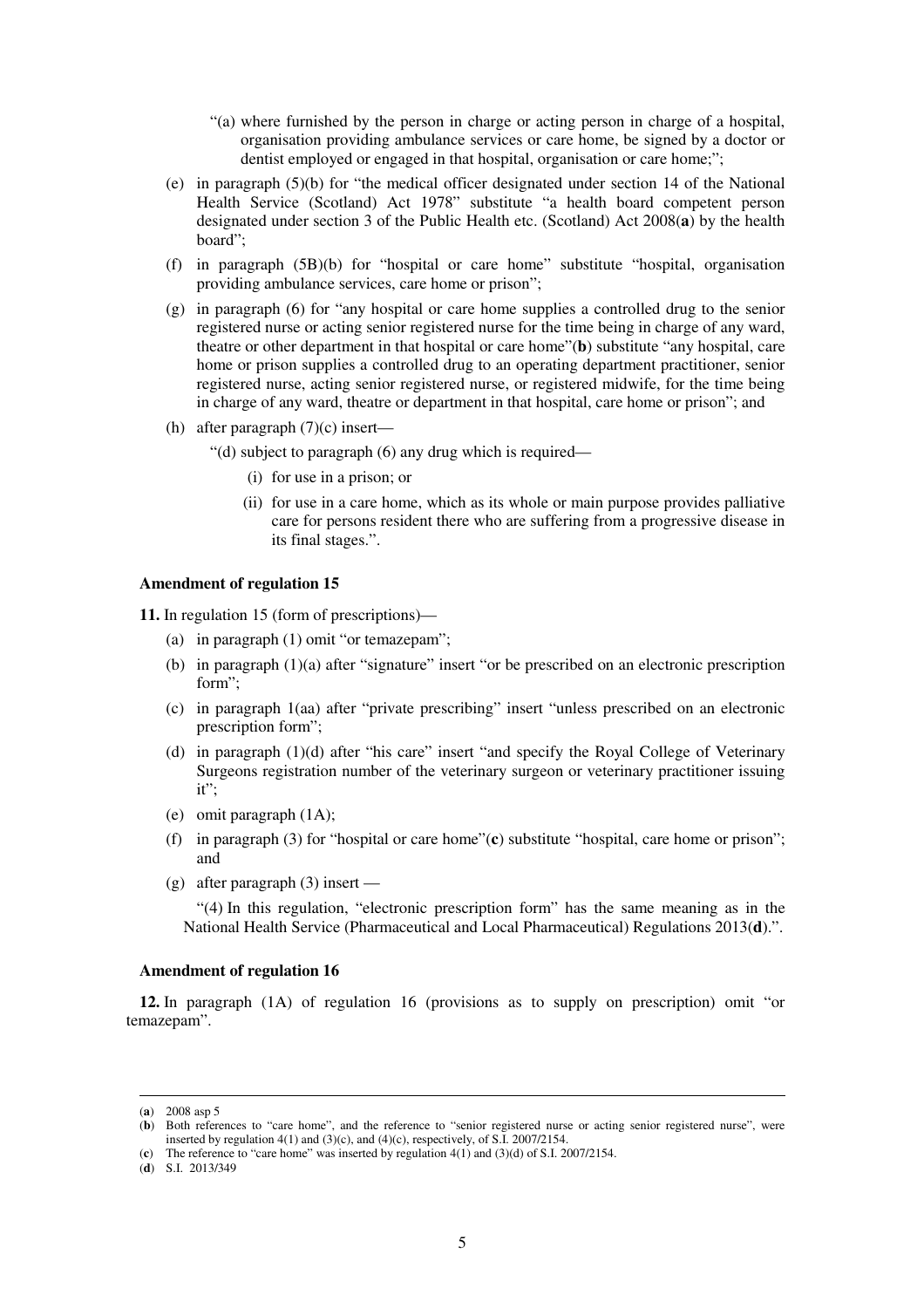#### **Amendment of regulation 19**

**13.** For regulation 19(3)(c) (record-keeping requirements in respect of drugs in Schedules 1 and 2) substitute—

> "(c) the senior registered nurse, acting senior registered nurse or registered midwife, for the time being in charge of a ward, theatre or other department in a hospital, care home or prison.".

#### **Amendment of regulation 21**

**14.** In regulation 21 (record-keeping requirements in respect of drugs in Schedule 2 in particular cases)—

- (a) in paragraph  $(3)(a)$ , for "the amount" substitute "the name of the person to whom it is to be administered or supplied, the amount"; and
- (b) in paragraph  $(3)(b)$ 
	- (i) after "administering" insert "or supplying"; and
	- (ii) for "the amount" substitute "the name of the person to whom it was administered or supplied, the amount".

#### **Amendment of regulation 24**

**15.** In regulation 24(3) (preservation of records relating to drugs in Schedules 3 and 5 for "a hospital" substitute "a hospital, organisation providing ambulance services".

#### **Amendment of regulation 26**

**16.** In regulation 26(2)(f) (furnishing of information with respect to controlled drugs) for "a hospital" substitute "a hospital, organisation providing ambulance services".

#### **Amendment of Schedule 2**

**17.** In paragraph 1 of Schedule 2 (which specifies controlled drugs subject to the requirements of regulations 14, 15, 16, 18, 19, 20, 21, 23, 26 and 27) after "Isomethadone" insert—

"Ketamine".

#### **Amendment of Schedule 3**

**18.** In the heading of Schedule 3 (which specifies controlled drugs subject to the requirements of regulations 14,15 (except Temazepam), 16, 18, 22, 23, 24, 26 and 27) omit "(except Temazepam)".

## **Amendment of Schedule 4**

**19.** In paragraph 1 of Part 1 of Schedule 4 (which specifies controlled drugs subject to the requirements of regulations 22, 23, 26 and 27) omit "Ketamine".

#### **Transitional provisions**

**20.** Where a supplier obtained a requisition under regulation 14(2) of the 2001 Regulations before 30th November 2015 regulation 10(a) of these Regulations does not apply in respect of that requisition.

**21.** In the case of a prescription issued under regulation 15(1)(d) of the 2001 Regulations before 1st July 2015 regulation 16(1)(a) of the 2001 Regulations has effect as if regulation 15(1)(d) had not been amended by these Regulations.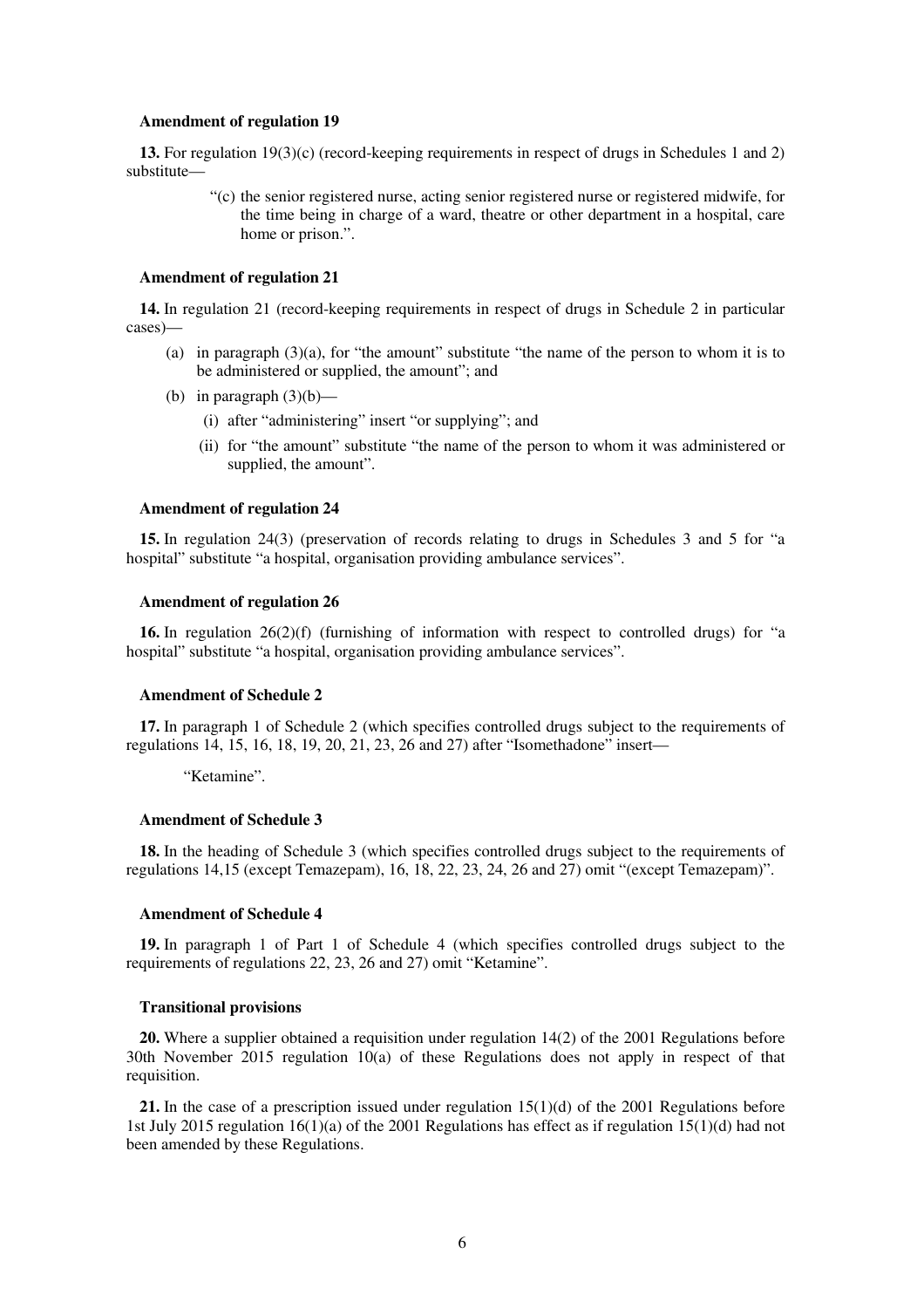## **EXPLANATORY NOTE**

#### *(This note is not part of the Regulations)*

These Regulations amend the Misuse of Drugs Regulations 2001 (the "2001 Regulations") by including within the definition of "health prescription" contained in regulation 2(1) of the 2001 Regulations a nurse independent prescriber, a pharmacist independent prescriber and a supplementary prescriber as persons who may issue such a prescription. They also insert a definition of an "organisation providing ambulance services" and a "prison."

Regulations 6 and 7 of the 2001 Regulations are amended to give limited prescribing powers for certain controlled drugs to registered physiotherapists and registered chiropodists. Regulation 6 is also amended to allow the emergency supply (or offer to supply) of phenobarbital or phenobarbital sodium by a person lawfully conducting a retail business, subject to certain conditions.

Regulation 8 of the 2001 Regulations is amended by including within paragraph (2), in relation to the supply or offer to supply any drug specified in Schedule 2 or 5 to the 2001 Regulations, a person who is in charge, or is acting person in charge, of an organisation providing ambulance services, and by substituting a new paragraph  $(2)(e)$  which includes reference to the supply of such a drug in a prison and to a senior registered midwife or acting senior registered midwife. Regulation 8(b) is also amended to exempt ketamine from the restrictions on supplying or offering to supply controlled drugs, where this is done by specified healthcare professionals in accordance with the terms of a Patient Group Direction, except where the drug is administered for the purposes of treating addiction.

Regulation 9 of the 2001 Regulations is amended by including in paragraph (3), in relation to the supply or offer to supply any drug specified in Schedules 3 and 4 to the 2001 Regulations, a person who is in charge, or is acting person in charge, of an organisation providing ambulance services.

The definition of "midwife's supply order" contained in regulation 11(3) of the 2001 Regulations is amended by including the name of the person to whom the relevant drug is administered or supplied within such an order, and the record-keeping requirements contained in regulation 21(3) of the 2001 Regulations are amended to require record-keeping by a midwife when the relevant drugs are supplied to a person as well as when administered.

Regulation 14 of the 2001 Regulations is amended by specifying that the form of requisition to be obtained by a supplier of controlled drugs is to be in the form approved by the Secretary of State, the Welsh Ministers or the Scottish Ministers. A person who is in charge, or is acting person in charge, of an organisation providing ambulance services, an operating department practitioner and a person who holds a certificate of proficiency in ambulance paramedic skills are added to the list of recipients in regulation 14(4) of the 2001 Regulations. The requisition required under regulation 14(5)(b) is updated to refer to the Public Health etc. (Scotland) Act 2008 (asp 5) and the requisition required under regulation 14(6) applying when a controlled drug is supplied, in any hospital, care home, to an operating department practitioner, senior registered nurse or acting senior registered nurse, is widened to include a senior registered midwife or acting senior registered midwife and to include prisons. New paragraph  $(7)(d)$  is inserted into regulation 14 providing that nothing in that regulation shall have effect in relation to any drug which is required for use in a prison or care home, which as its whole or main purpose provides palliative care, subject to the provisions of paragraph  $(6)$ .

Regulations 15 and 16 of the 2001 Regulations are amended by removing references to temazepam, so that it is no longer exempt from the requirements relating to the form of prescriptions. Also, in relation to regulation 15, paragraphs  $1(1)$  and  $1(aa)$  are amended to enable